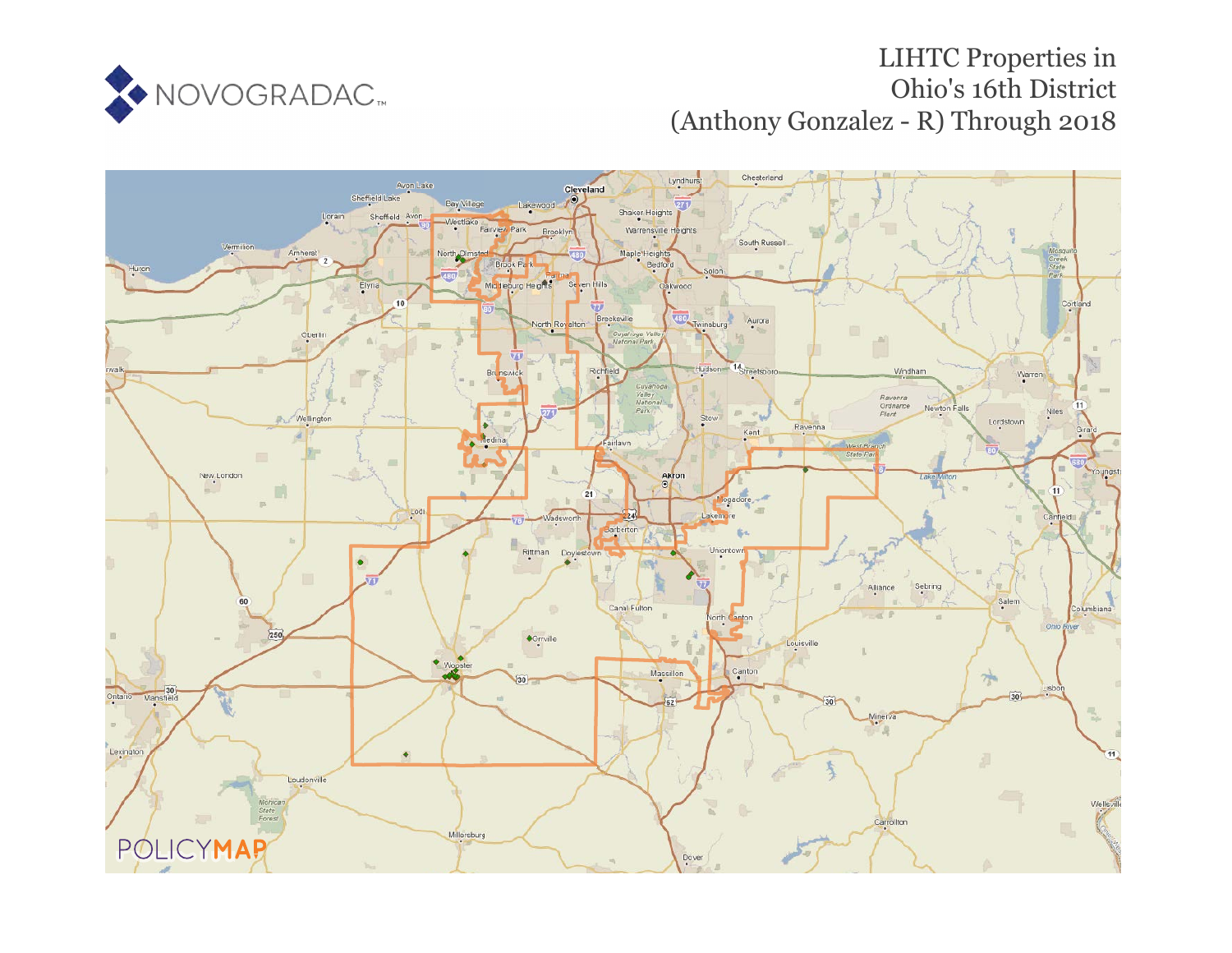## LIHTC Properties in Ohio's 16th District Through 2018

| <b>Project Name</b>                                       | <b>Address</b>                       | <b>City</b>                                | <b>State</b> | <b>Zip Code</b> | <b>Nonprofit</b><br><b>Sponsor</b> | <b>Allocation</b><br>Year | <b>Annual</b><br><b>Allocated</b><br><b>Amount</b> | <b>Year PIS</b>      | <b>Construction Type</b>  | <b>Total</b><br><b>Units</b> | Low<br><b>Income</b><br><b>Units</b> | <b>Rent or</b><br><b>Income</b><br><b>Ceiling</b> | <b>Credit %</b>                             | <b>Tax-Exempt</b><br><b>Bond</b> | HUD Multi-Family<br>Financing/<br><b>Rental Assistance</b> |
|-----------------------------------------------------------|--------------------------------------|--------------------------------------------|--------------|-----------------|------------------------------------|---------------------------|----------------------------------------------------|----------------------|---------------------------|------------------------------|--------------------------------------|---------------------------------------------------|---------------------------------------------|----------------------------------|------------------------------------------------------------|
| <b>RETIREMENT</b><br><b>RESIDENCE OF</b><br><b>GREENE</b> | CROSSING BLVD UNIONTOWN              |                                            | OH           | 44685           | Yes                                | 2005                      | \$362,201                                          | 2004                 | New Construction          | 58                           | 48                                   | 60% AMGI                                          | <b>Both 30%</b><br>and 70%<br>present value | No                               |                                                            |
| <b>EDUCATOR APTS</b>                                      | DR                                   | $9275\,\mathrm{N}$ CHURCH PARMA HEIGHTS OH |              | 44130           | Yes                                | 2006                      | \$350,053                                          | 2005                 | Acquisition and Rehab 96  |                              | 96                                   | 60% AMGI                                          | 30 % present<br>value                       |                                  |                                                            |
| <b>LIBERTY PLAZA</b>                                      | $253$ ABBEYVILLE $\,$ MEDINA<br>RD   |                                            | OH           | 44256           | Yes                                | 2008                      | \$0                                                | 2007                 | Acquisition and Rehab 106 |                              | 106                                  | 60% AMGI                                          | <b>Both 30%</b><br>and 70%<br>present value |                                  |                                                            |
| <b>CRESTON STATION</b><br>APTS                            | 227 COULTER ST CRESTON               |                                            | OH           | 44217           |                                    | 2009                      | \$0                                                | 2008                 | Acquisition and Rehab 48  |                              | 48                                   |                                                   | 30 % present<br>value                       |                                  |                                                            |
| ORCHARD GLEN                                              | 1325 CLAY CT                         | ORRVILLE                                   | OH           | 44667           |                                    | 2010                      | \$50,057                                           | 2009                 | New Construction          | 32                           | $32\,$                               | 60% AMGI                                          | <b>Both 30%</b><br>and 70%<br>present value |                                  |                                                            |
| <b>NOLD</b>                                               | 347 NOLD AVE WOOSTER                 |                                            | OH           | 44691           | No                                 | 1990                      | \$0                                                | 1990                 | Acquisition and Rehab 3   |                              | 3                                    |                                                   | 70 % present $\bar{N}$ o<br>value           |                                  |                                                            |
| <b>ARBOR WOODS I</b>                                      | 354 ARBOR CT MEDINA                  |                                            | OH           | 44256           | No                                 | 1990                      | \$0                                                | 1991                 | <b>New Construction</b>   | 35                           | 35                                   |                                                   | $70$ % present $\,$ No value                |                                  |                                                            |
| LUCC/PITTSBURG                                            | 355 LUCCA ST                         | WOOSTER                                    | OH           | 44691           | No                                 | 1991                      | \$0                                                | 1991                 | Acquisition and Rehab 3   |                              | 3                                    |                                                   | 70 % present $\hbox{~No}$<br>value          |                                  |                                                            |
| ARBOR WOODS II                                            | 344 QUAIL<br>ROOST DR                | <b>MEDINA</b>                              | OH           | 44256           | $\mathbf{N}\mathbf{o}$             | 1991                      | \$24,266                                           | 1993                 | New Construction          | 35                           | 35                                   |                                                   | 70 % present $\overline{N}$<br>value        |                                  |                                                            |
| <b>SUMMIT PLACE APTS</b>                                  | 1855<br>MECHANICSBUR WOOSTER<br>G RD |                                            | OH           | 44691           | No                                 | 1994                      | \$0                                                | 1995                 | New Construction          | 71                           | 71                                   |                                                   | <b>Both 30%</b><br>and 70%<br>present value | No                               |                                                            |
| <b>WOOSTER FAMILY</b><br><b>HOUSING</b>                   | 2222 MELROSE<br>DR                   | <b>WOOSTER</b>                             | OH           | 44691           | Yes                                | 1994                      | \$252,738                                          | 1995                 | <b>New Construction</b>   | 50                           | 50                                   |                                                   | <b>Both 30%</b><br>and 70%<br>present value | $\mathbf{N}\mathbf{o}$           |                                                            |
| SPRING RIDGE APTS                                         | 5013 FENN RD                         | MEDINA                                     | OH           | 44256           |                                    | 1996                      | \$396,326                                          | 1998                 | Not Indicated             | 198                          | 198                                  |                                                   | 30 % present<br>value                       |                                  |                                                            |
| <b>APARTMENTS AT ST</b><br>RICHARD, THE                   | 26855 LORAIN<br>RD                   | NORTH OLMSTED OH                           |              | 44070           |                                    | 2012                      | \$0                                                | Insufficient<br>Data | Not Indicated             | 34                           | $\boldsymbol{0}$                     |                                                   | Not<br>Indicated                            |                                  |                                                            |

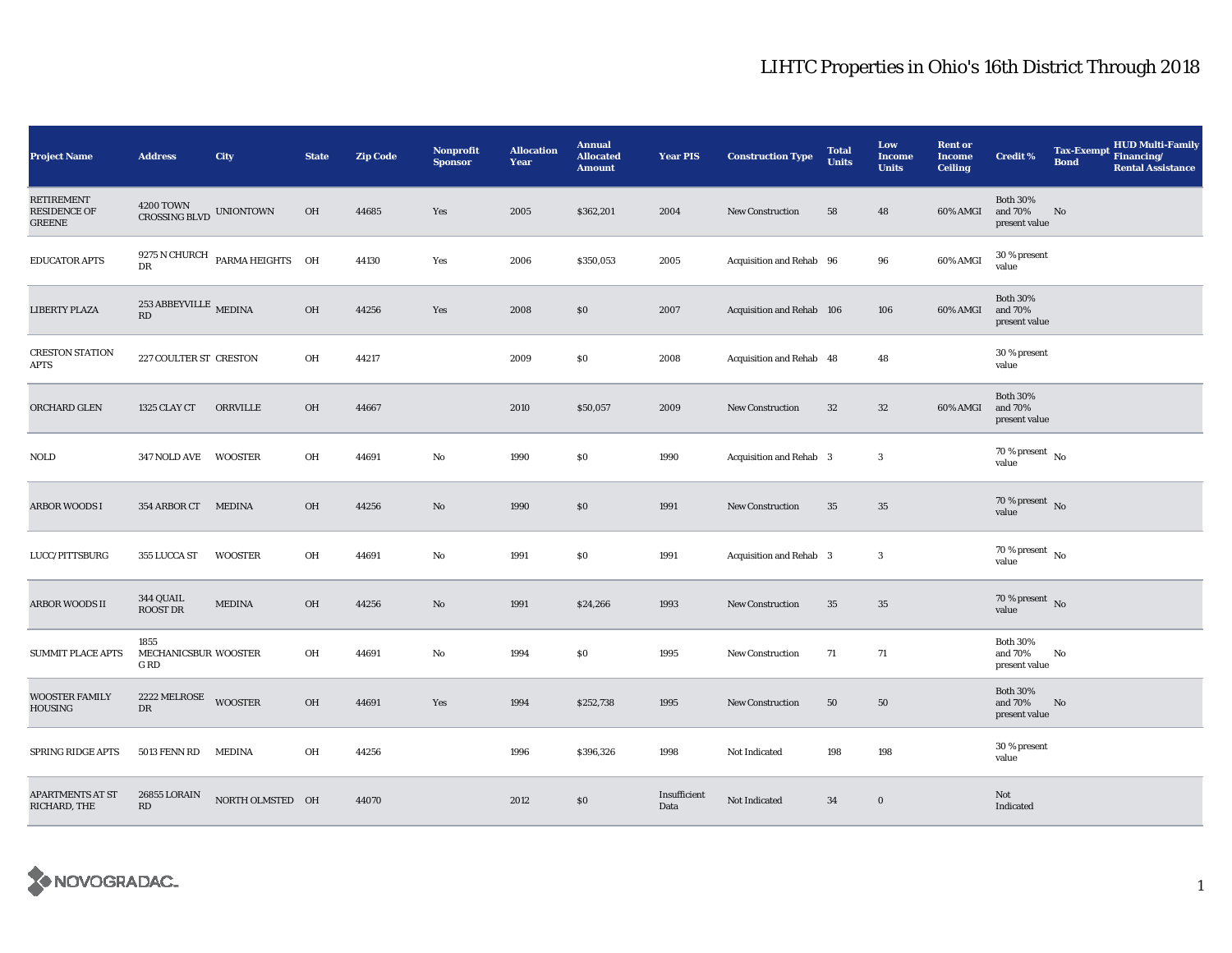## LIHTC Properties in Ohio's 16th District Through 2018

| <b>Project Name</b>             | <b>Address</b>                      | City                                                 | <b>State</b> | <b>Zip Code</b> | <b>Nonprofit</b><br><b>Sponsor</b> | <b>Allocation</b><br>Year | <b>Annual</b><br><b>Allocated</b><br><b>Amount</b> | <b>Year PIS</b> | <b>Construction Type</b>                | <b>Total</b><br><b>Units</b> | Low<br><b>Income</b><br><b>Units</b> | <b>Rent or</b><br><b>Income</b><br><b>Ceiling</b> | <b>Credit %</b>                             | <b>Tax-Exempt</b><br><b>Bond</b> | HUD Multi-Family<br>Financing/<br><b>Rental Assistance</b> |
|---------------------------------|-------------------------------------|------------------------------------------------------|--------------|-----------------|------------------------------------|---------------------------|----------------------------------------------------|-----------------|-----------------------------------------|------------------------------|--------------------------------------|---------------------------------------------------|---------------------------------------------|----------------------------------|------------------------------------------------------------|
| <b>WEST SALEM APTS</b>          | 63 CENTENNIAL WEST SALEM<br>DR      |                                                      | OH           | 44287           | No                                 | 1987                      | \$0                                                | 1987            | New Construction                        | 32                           | 32                                   |                                                   | 30 % present<br>value                       |                                  |                                                            |
| <b>BEVER STREET</b>             | 203 N BEVER ST WOOSTER              |                                                      | OH           | 44691           | $\mathbf{N}\mathbf{o}$             | 1988                      | \$0                                                | 1988            | Acquisition and Rehab 6                 |                              | $6\phantom{.0}$                      |                                                   | 30 % present<br>value                       |                                  |                                                            |
| <b>CARRIAGE LANDINGS</b>        | 303 COLLIER DR DOYLESTOWN           |                                                      | OH           | 44230           | $\mathbf{No}$                      | 1988                      | \$0                                                | 1988            | <b>New Construction</b>                 | 28                           | 28                                   |                                                   | 30 % present<br>value                       |                                  |                                                            |
| ROOTSTOWN VILLAS                | 4263 SABIN DR ROOTSTOWN             |                                                      | OH           | 44272           | Yes                                | 2010                      | \$0                                                | 2013            | Both New Construction $36$<br>and $A/R$ |                              | ${\bf 36}$                           | 60% AMGI                                          | <b>Both 30%</b><br>and 70%<br>present value | No                               |                                                            |
| APTS AT ST RICHARD              |                                     | $25595$ COUNTRY $\,$ NORTH OLMSTED $\,$ OH CLUB BLVD |              | 44070           | Yes                                | 2012                      | \$0                                                | 2013            | <b>New Construction</b>                 | 34                           | 34                                   | 60% AMGI                                          | 30 % present<br>value                       |                                  |                                                            |
| PALM HOUSE APTS                 | 1173 REBECCA ST WOOSTER             |                                                      | OH           | 44691           |                                    | 2012                      | \$677,559                                          | 2014            | Acquisition and Rehab 58                |                              | $\boldsymbol{0}$                     |                                                   | <b>Both 30%</b><br>and 70%<br>present value | No                               | Yes                                                        |
| PALMER STREET                   | 126 PALMER ST WOOSTER               |                                                      | OH           | 44691           | No                                 | 1988                      | \$0                                                | 1988            | Acquisition and Rehab 1                 |                              | $\mathbf{1}$                         |                                                   | 30 % present<br>value                       |                                  |                                                            |
| <b>COLAR PROJECT</b>            | 321 N<br>COLUMBUS AVE WOOSTER       |                                                      | OH           | 44691           | $\mathbf{N}\mathbf{o}$             | 1989                      | \$0                                                | 1989            | Acquisition and Rehab 2                 |                              | $\boldsymbol{2}$                     |                                                   | 30 % present $\overline{N_0}$<br>value      |                                  |                                                            |
| <b>MARKET STREET</b><br>PROJECT | 397 N MARKET<br>ST                  | <b>SHREVE</b>                                        | OH           | 44676           | No                                 | 1989                      | \$0                                                | 1989            | Acquisition and Rehab 2                 |                              | $\boldsymbol{2}$                     |                                                   | 70 % present $\,$ No $\,$<br>value          |                                  |                                                            |
| PALMER STREET<br><b>PROJECT</b> | 120 PALMER ST WOOSTER               |                                                      | OH           | 44691           | $\mathbf{N}\mathbf{o}$             | 1989                      | \$0                                                | 1989            | New Construction                        | $\boldsymbol{2}$             | $\boldsymbol{2}$                     |                                                   | 70 % present $\overline{N}$<br>value        |                                  |                                                            |
| SPINK STREET<br>PROJECT         | 413 SPINK ST                        | <b>WOOSTER</b>                                       | OH           | 44691           | No                                 | 1989                      | \$0                                                | 1989            | Acquisition and Rehab 3                 |                              | 3                                    |                                                   | $30$ % present $\,$ No $\,$<br>value        |                                  |                                                            |
| BETH                            | 943 MCKINLEY<br>$\operatorname{ST}$ | <b>WOOSTER</b>                                       | OH           | 44691           | $\mathbf{N}\mathbf{o}$             | 1990                      | \$0                                                | 1990            | <b>New Construction</b>                 | 12                           | 12                                   |                                                   | 70 % present $\,$ No $\,$<br>value          |                                  |                                                            |
| <b>GREENSBURGH</b><br>MANOR     | 1960 BURGESS<br><b>DRIVE</b>        | <b>GREEN</b>                                         | OH           | 44685           |                                    | 2014                      | \$731,880                                          | 2016            | <b>New Construction</b>                 | 50                           | 50                                   |                                                   | <b>Both 30%</b><br>and 70%<br>present value | No                               | Yes                                                        |